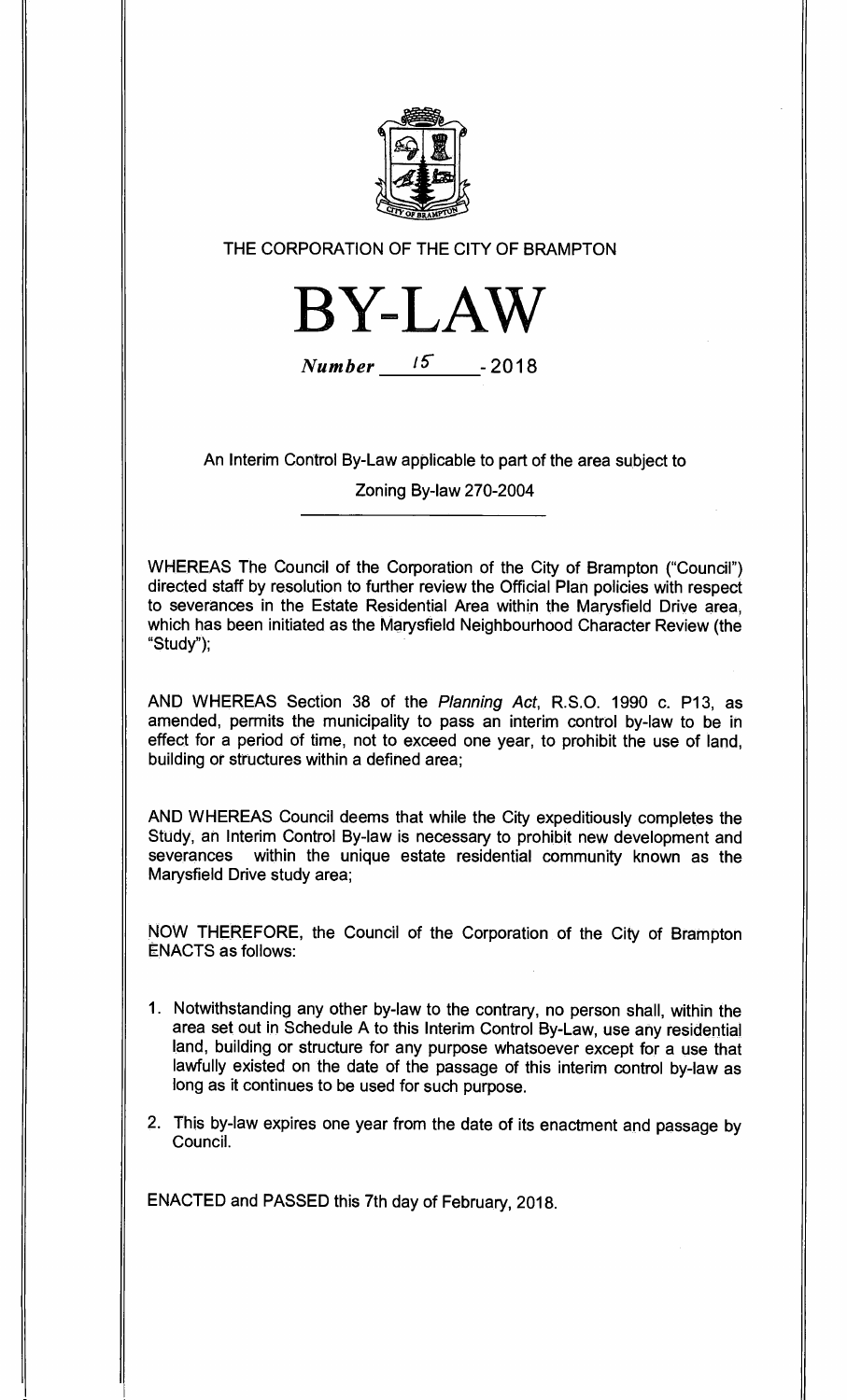

**Peter Fay, City Clerk** 

 $\mathcal{L}$ 

Approved as to form. 2018/Feb/6 N. Kotecha Approved as to content. 2018/2/6 David Waters

 $\hat{\mathcal{A}}$ 

 $\mathcal{A}^{\mathcal{A}}$ 

 $\hat{\boldsymbol{\beta}}$ 

 $\sim$   $\sim$